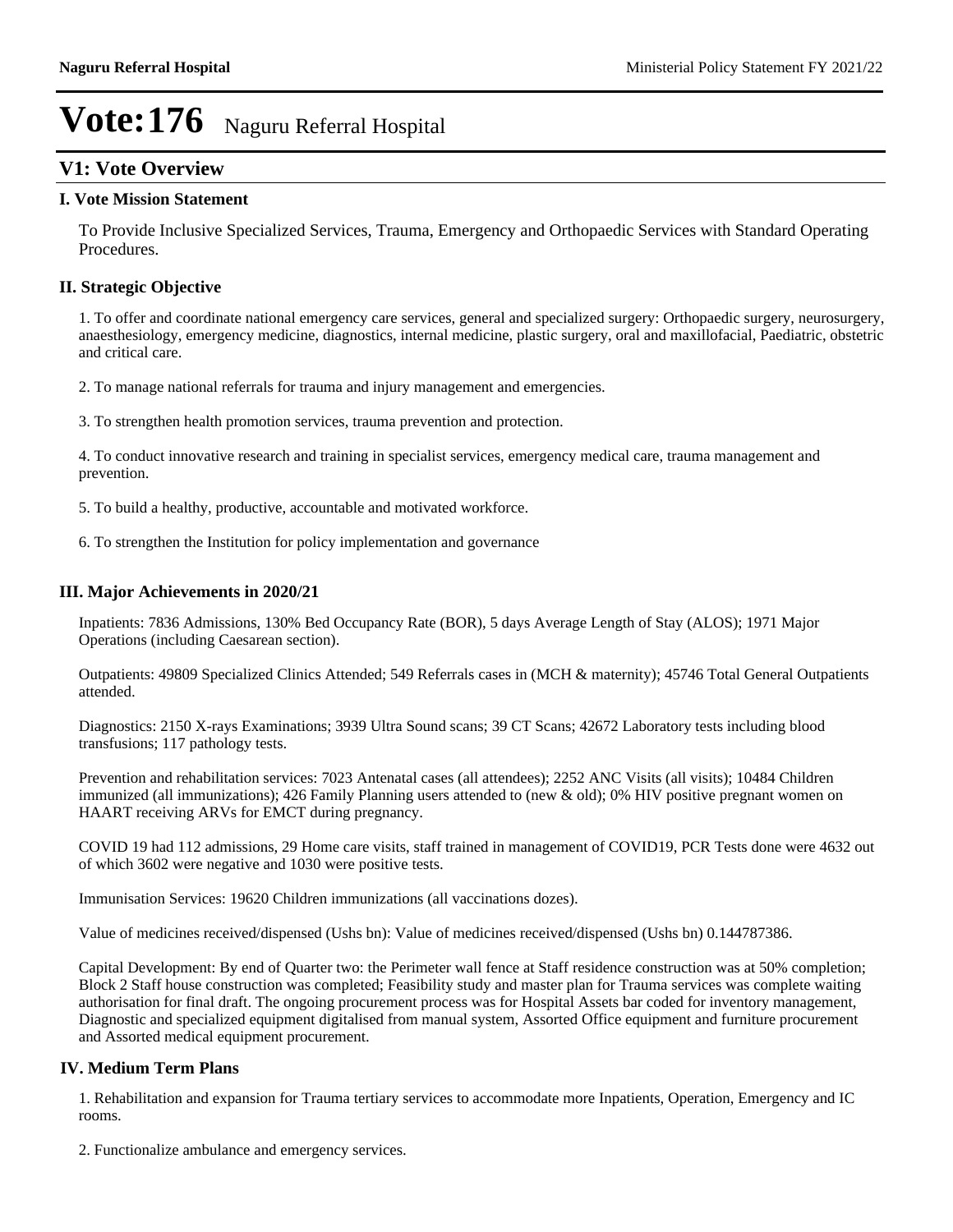3. Procure more Medical specialized equipment.

4. Recruit key and Train staff in Trauma, Emergency care including anaesthesiologist, critical care nurses Histopathology lab, ENT, Ophthalmology, High Dependency Unit.

5. More proximal Staff accommodation to ease responsiveness.

6. Support and participate in integrated community services for health

7. Continue implementing the cross-cutting requirements of HIV, Gender, Environment protection, Human Rights, Malaria and the emerging issues related to epidemics (VHF-Viral Haemorrhagic fever conditions) and pandemics (COVID 19).

8. Tagging hospital service outputs to individual, performance targets and resources allocation. The health workers capacities and Motivation will be addressed through implementing strategies for improved productivity and performance.

9. Medicines and sundries will be planned, ordered and procured from NMS based on disease trends, population health needs, Quality Improvement plans and projects and Infection control needs.

10. The Paediatrics OPD clinics will have follow-up after discharge and chronic conditions. Integration of services for Maternity, Family Planning and Immunization services. A Guided tour for pregnant mothers in their last trimester to maternity ward and labour suit.

11. Integrating services for Elderly, Adolescents, disabled and segregating data by sex and age a focal person for Gender Based Violence cases. 1/3 of females in all work areas and committees.

12. Hospital admissions overload will be managed i.e., having daycare surgeries, reducing Out Patient waiting time and the average length of stay through the triage system.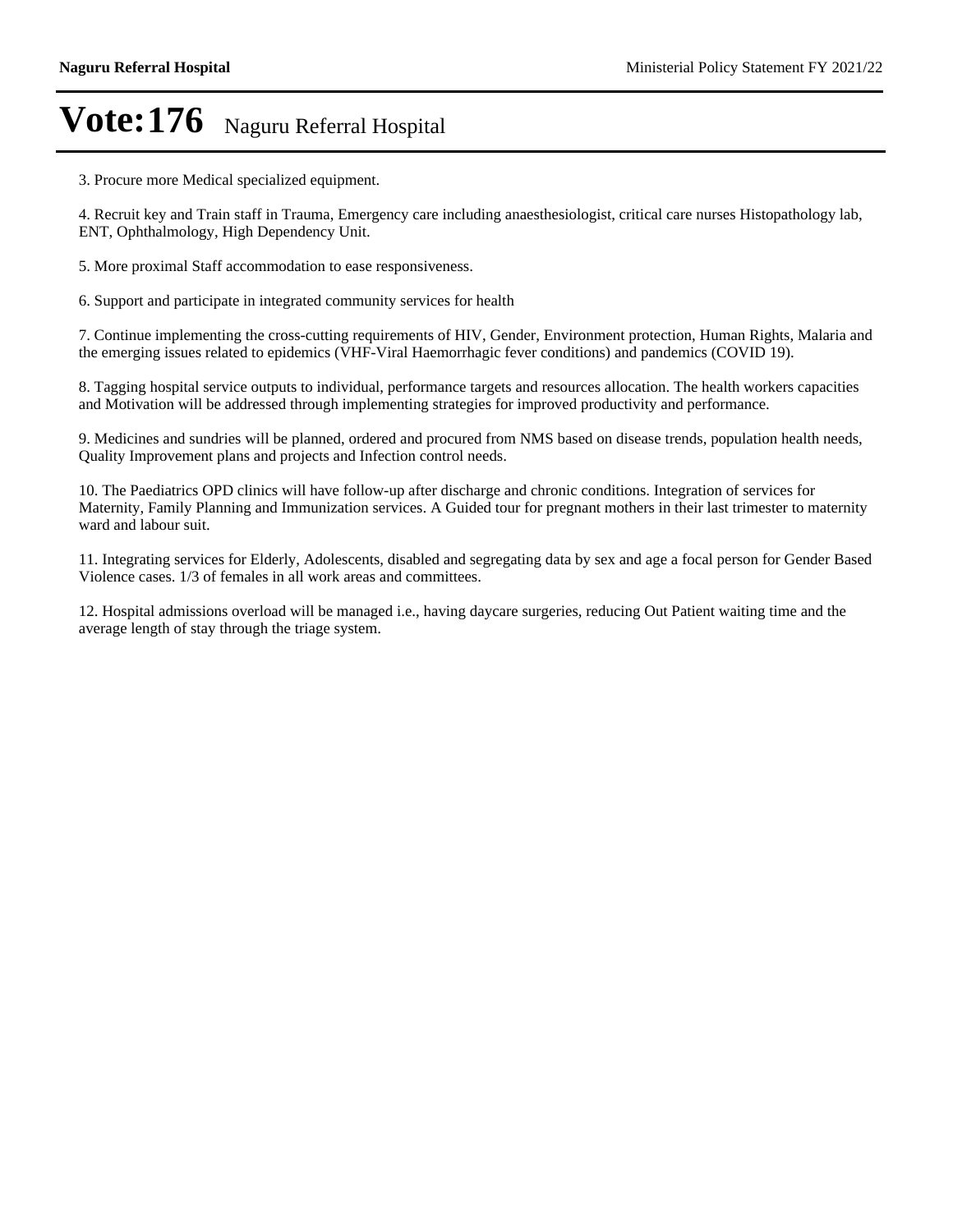### **V. Snapshot Of Medium Term Budget Allocations**

**Table 5.1: Overview of Vote Expenditures (UShs Billion)**

| 2020/21          |                                                      |                    |               |                                           |         | <b>MTEF Budget Projections</b> |         |         |         |
|------------------|------------------------------------------------------|--------------------|---------------|-------------------------------------------|---------|--------------------------------|---------|---------|---------|
|                  |                                                      | 2019/20<br>Outturn | <b>Budget</b> | <b>Approved Expenditure</b><br>by End Dec | 2021/22 | 2022/23                        | 2023/24 | 2024/25 | 2025/26 |
| <b>Recurrent</b> | Wage                                                 | 5.693              | 6.732         | 3.298                                     | 6.732   | 6.732                          | 6.732   | 6.732   | 6.732   |
|                  | Non Wage                                             | 1.431              | 1.476         | 0.619                                     | 1.474   | 1.474                          | 1.474   | 1.474   | 1.474   |
| Devt.            | GoU                                                  | 1.056              | 1.176         | 0.000                                     | 0.900   | 0.900                          | 0.900   | 0.900   | 0.900   |
|                  | Ext. Fin.                                            | 0.000              | 0.000         | 0.000                                     | 0.000   | 0.000                          | 0.000   | 0.000   | 0.000   |
|                  | <b>GoU</b> Total                                     | 8.179              | 9.384         | 3.916                                     | 9.106   | 9.106                          | 9.106   | 9.106   | 9.106   |
|                  | <b>Total GoU+Ext Fin (MTEF)</b>                      | 8.179              | 9.384         | 3.916                                     | 9.106   | 9.106                          | 9.106   | 9.106   | 9.106   |
|                  | <b>Arrears</b>                                       | 0.176              | 0.363         | 0.639                                     | 0.000   | 0.000                          | 0.000   | 0.000   | 0.000   |
|                  | <b>Total Budget</b>                                  | 8.356              | 9.747         | 4.555                                     | 9.106   | 9.106                          | 9.106   | 9.106   | 9.106   |
|                  | <b>A.I.A Total</b>                                   | 0.000              | 0.000         | 0.000                                     | 0.000   | 0.000                          | 0.000   | 0.000   | 0.000   |
|                  | <b>Grand Total</b>                                   | 8.356              | 9.747         | 4.555                                     | 9.106   | 9.106                          | 9.106   | 9.106   | 9.106   |
|                  | <b>Total Vote Budget</b><br><b>Excluding Arrears</b> | 8.179              | 9.384         | 3.916                                     | 9.106   | 9.106                          | 9.106   | 9.106   | 9.106   |

#### **Table 5.2: Budget Allocation by Programme (UShs Billion)**

|                                 | 2021/22 Draft Estimates |          |              |
|---------------------------------|-------------------------|----------|--------------|
| <b>Billion Uganda Shillings</b> | GoU                     | Ext. Fin | <b>Total</b> |
| Human Capital Development       | 9.106                   | 0.000    | 9.106        |
| <b>Grand Total:</b>             | 9.106                   | 0.000    | 9.106        |
| <b>Total excluding Arrears</b>  | 9.106                   | 0.000    | 9.106        |

#### **VI. Budget By Economic Clasification**

**Table V6.1 2020/21 and 2021/22 Budget Allocations by Item**

|                                       |       | 2020/21 Approved Budget |       |              |       | 2021/22 Draft Estimates |              |
|---------------------------------------|-------|-------------------------|-------|--------------|-------|-------------------------|--------------|
| Billion Uganda Shillings              | GoU   | Ext. Fin                | AIA   | <b>Total</b> | GoU   | Ext. Fin                | <b>Total</b> |
| <b>Output Class: Outputs Provided</b> | 8.208 | 0.000                   | 0.000 | 8.208        | 8.206 | 0.000                   | 8.206        |
| 211 Wages and Salaries                | 6.846 | 0.000                   | 0.000 | 6.846        | 6.845 | 0.000                   | 6.845        |
| 212 Social Contributions              | 0.135 | 0.000                   | 0.000 | 0.135        | 0.162 | 0.000                   | 0.162        |
| 213 Other Employee Costs              | 0.331 | 0.000                   | 0.000 | 0.331        | 0.303 | 0.000                   | 0.303        |
| 221 General Expenses                  | 0.129 | 0.000                   | 0.000 | 0.129        | 0.120 | 0.000                   | 0.120        |
| 222 Communications                    | 0.025 | 0.000                   | 0.000 | 0.025        | 0.028 | 0.000                   | 0.028        |
| 223 Utility and Property Expenses     | 0.246 | 0.000                   | 0.000 | 0.246        | 0.246 | 0.000                   | 0.246        |
| 224 Supplies and Services             | 0.273 | 0.000                   | 0.000 | 0.273        | 0.268 | 0.000                   | 0.268        |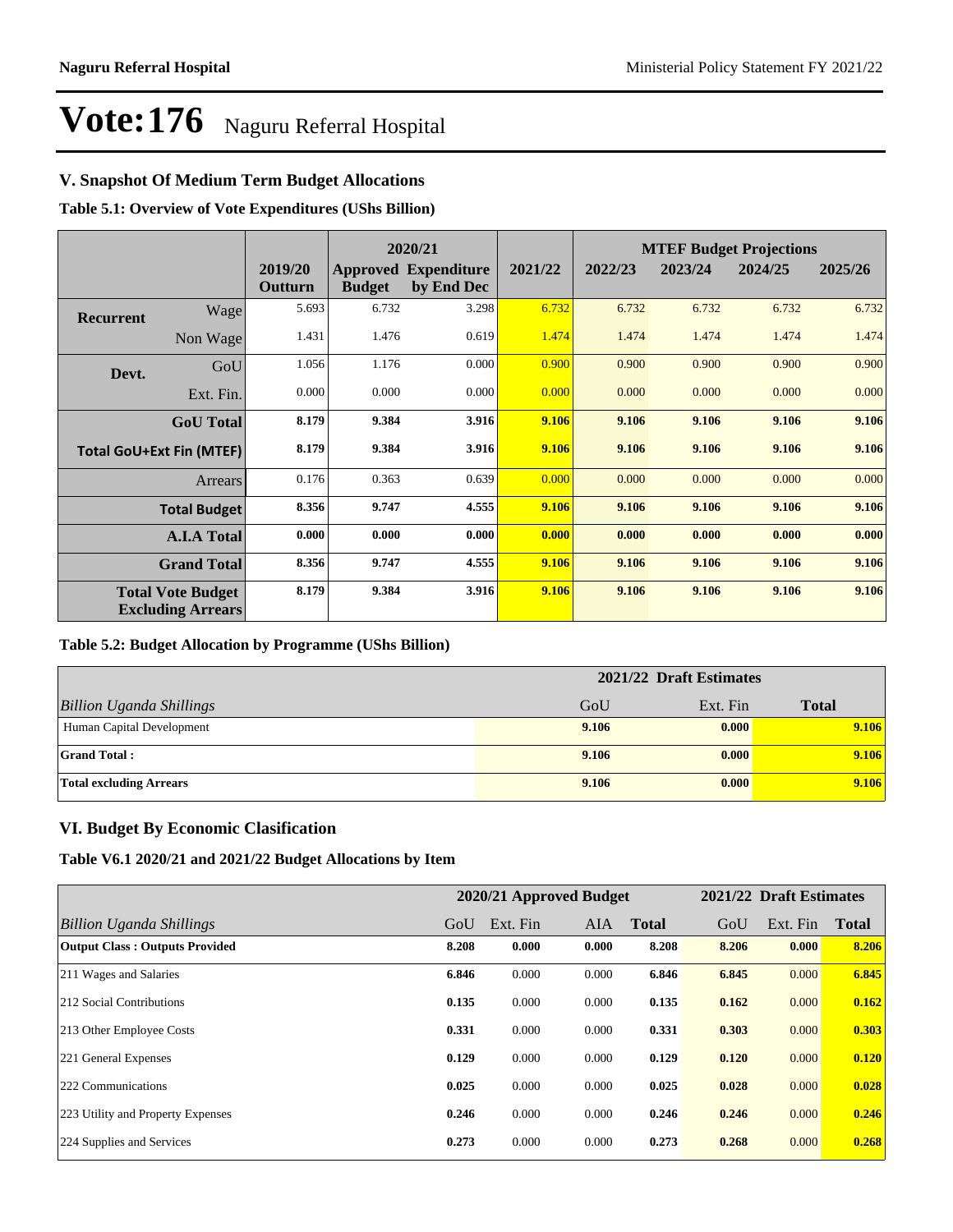| 225 Professional Services                 | 0.004 | 0.000 | 0.000 | 0.004 | 0.004 | 0.000 | 0.004 |
|-------------------------------------------|-------|-------|-------|-------|-------|-------|-------|
| 227 Travel and Transport                  | 0.144 | 0.000 | 0.000 | 0.144 | 0.146 | 0.000 | 0.146 |
| 228 Maintenance                           | 0.075 | 0.000 | 0.000 | 0.075 | 0.085 | 0.000 | 0.085 |
| <b>Output Class: Capital Purchases</b>    | 1.176 | 0.000 | 0.000 | 1.176 | 0.900 | 0.000 | 0.900 |
| 281 Property expenses other than interest | 0.050 | 0.000 | 0.000 | 0.050 | 0.000 | 0.000 | 0.000 |
| <b>312 FIXED ASSETS</b>                   | 1.126 | 0.000 | 0.000 | 1.126 | 0.900 | 0.000 | 0.900 |
| <b>Output Class: Arrears</b>              | 0.363 | 0.000 | 0.000 | 0.363 | 0.000 | 0.000 | 0.000 |
| 321 DOMESTIC                              | 0.363 | 0.000 | 0.000 | 0.363 | 0.000 | 0.000 | 0.000 |
| <b>Grand Total:</b>                       | 9.747 | 0.000 | 0.000 | 9.747 | 9.106 | 0.000 | 9.106 |
| <b>Total excluding Arrears</b>            | 9.384 | 0.000 | 0.000 | 9.384 | 9.106 | 0.000 | 9.106 |

### VII. Budget By Sub-Subprogramme, Department And Project

#### **Table V7.1: Past Expenditure Outturns and Medium Term Projections by Sub-SubProgramme,Department and Project**

| <b>Billion Uganda shillings</b>                                                            |                              | FY 2020/21                |                                   |                                             |         | <b>Medium Term Projections</b> |         |         |
|--------------------------------------------------------------------------------------------|------------------------------|---------------------------|-----------------------------------|---------------------------------------------|---------|--------------------------------|---------|---------|
|                                                                                            | <b>FY 2019/20</b><br>Outturn | Approved<br><b>Budget</b> | <b>Spent By</b><br><b>End Dec</b> | 2021-22<br><b>Proposed</b><br><b>Budget</b> | 2022-23 | 2023-24                        | 2024-25 | 2025-26 |
| <b>56 Regional Referral Hospital Services</b>                                              | 8.356                        | 9.747                     | 4.555                             | 9.106                                       | 9.106   | 9.106                          | 9.106   | 9.106   |
| 01 Naguru Referral Hosptial Services                                                       | 7.286                        | 8.545                     | 4.269                             | 8.180                                       | 8.180   | 8.180                          | 8.180   | 8.180   |
| 02 Naguru Referral Hospital Internal Audit                                                 | 0.014                        | 0.026                     | 0.287                             | 0.026                                       | 0.026   | 0.026                          | 0.026   | 0.026   |
| 1004 Naguru Rehabilitation Referal Hospital                                                | 0.900                        | 0.976                     | 0.000                             | 0.500                                       | 0.500   | 0.500                          | 0.500   | 0.500   |
| 1475 Institutional Support to Uganda China<br>Friendship Hospital Referral Hospital-Naguru | 0.156                        | 0.000                     | 0.000                             | 0.000                                       | 0.000   | 0.000                          | 0.000   | 0.000   |
| 1571 Retooling of National Trauma Centre,<br>Naguru                                        | 0.000                        | 0.200                     | 0.000                             | 0.400                                       | 0.400   | 0.400                          | 0.400   | 0.400   |
| Total for the Vote                                                                         | 8.356                        | 9.747                     | 4.555                             | 9.106                                       | 9.106   | 9.106                          | 9.106   | 9.106   |
| <b>Total Excluding Arrears</b>                                                             | 8.179                        | 9.384                     | 3.916                             | 9.106                                       | 9.106   | 9.106                          | 9.106   | 9.106   |

#### **VIII. Sub-SubProgramme Performance and Medium Term Plans**

#### **Table V8.1: Sub-SubProgramme Outcome and Outcome Indicators**

|                   | <b>Sub-SubProgramme:</b> 56 Regional Referral Hospital Services                                                                                                                                                                                                                               |
|-------------------|-----------------------------------------------------------------------------------------------------------------------------------------------------------------------------------------------------------------------------------------------------------------------------------------------|
| <b>Objective:</b> | 1. To offer and coordinate national emergency care services, general and specialized surgery: Orthopaedic<br>surgery, neurosurgery, anaesthesiology, emergency medicine, diagnostics, internal medicine, plastic<br>surgery, oral and maxillofacial, Paediatric, obstetric and critical care. |
|                   | 2. To manage national referrals for trauma and injury management and emergencies.                                                                                                                                                                                                             |
|                   | 3. To strengthen health promotion services, trauma prevention and protection.                                                                                                                                                                                                                 |
|                   | 4. To conduct innovative research and training in specialist services, emergency medical care, trauma<br>management and prevention.                                                                                                                                                           |
|                   | 5. To build a healthy, productive, accountable and motivated workforce.                                                                                                                                                                                                                       |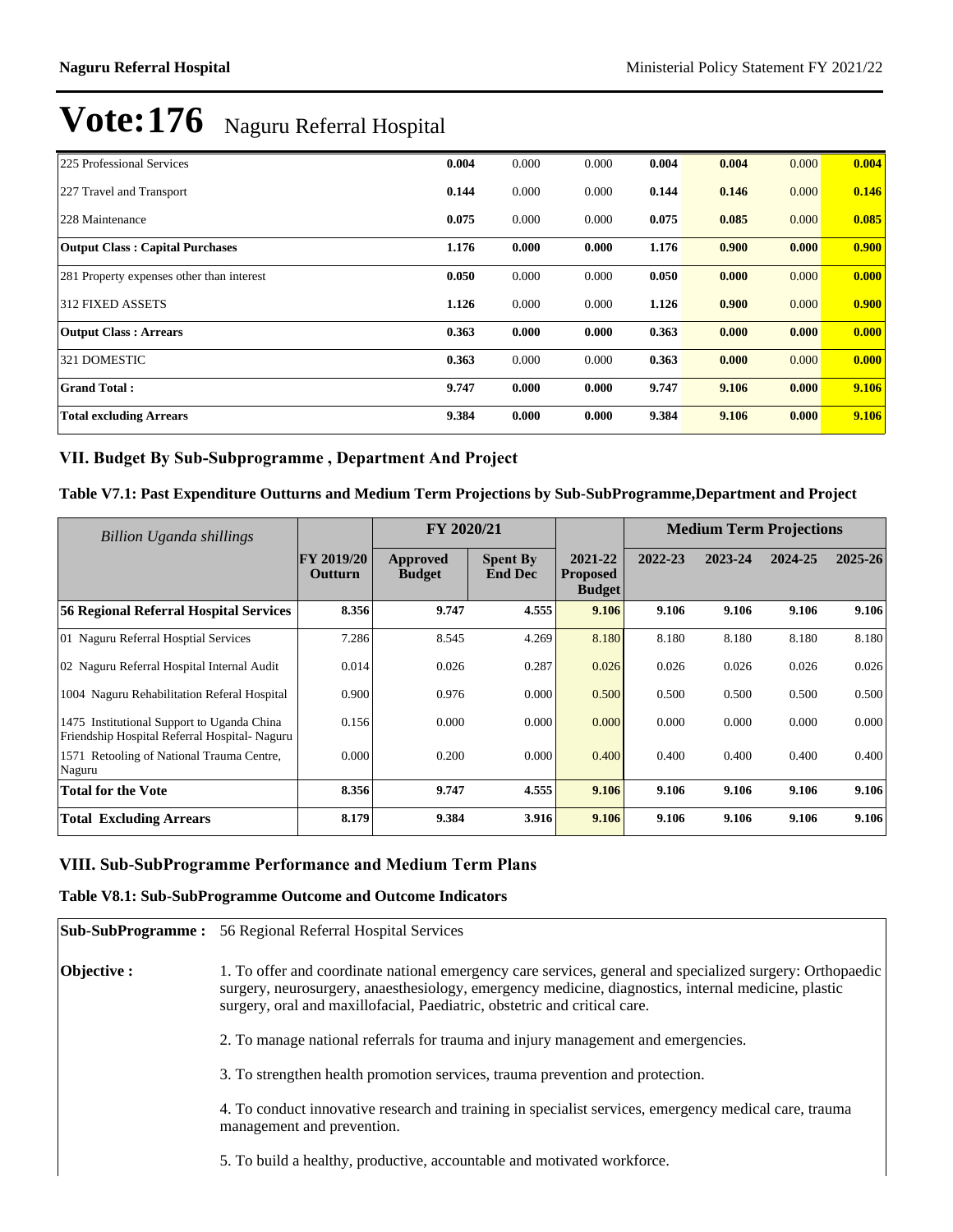| <b>Responsible Officer:</b>                                 | 6. To strengthen the Institution for policy implementation and governance<br>Dr. Emmanuel Paul Batiibwe |                 |                  |                            |            |            |
|-------------------------------------------------------------|---------------------------------------------------------------------------------------------------------|-----------------|------------------|----------------------------|------------|------------|
| <b>Outcome:</b>                                             | Hospital Director / Accounting Officer.<br>Quality and accessible Regional Referral Hospital Services   |                 |                  |                            |            |            |
| 1. Improved quality of life at all levels                   |                                                                                                         |                 |                  |                            |            |            |
|                                                             |                                                                                                         |                 |                  | <b>Performance Targets</b> |            |            |
|                                                             | <b>Outcome Indicators</b>                                                                               |                 |                  | 2021/22                    | 2022/23    | 2023/24    |
|                                                             |                                                                                                         | <b>Baseline</b> | <b>Base year</b> | <b>Target</b>              | Projection | Projection |
| • % increase in diagnstic investigations carried            |                                                                                                         | 1%              | 2020             | 1%                         | 1%         | 1%         |
| • Bed occupancy                                             |                                                                                                         | 85%             | 2020             | 85%                        | 85%        | 85%        |
| • % increase of specialised clinics outpatients attendances |                                                                                                         | 1%              | 2020             | 1%                         | 1%         | 1%         |
|                                                             | <b>Department: 01 Naguru Referral Hosptial Services</b>                                                 |                 |                  |                            |            |            |
| <b>Budget Output: 01 Inpatient services</b>                 |                                                                                                         |                 |                  |                            |            |            |
| No. of in-patients (Admissions)                             |                                                                                                         |                 |                  | 15,500                     | 15,500     | 15,500     |
| Average Length of Stay (ALOS) - days                        |                                                                                                         |                 |                  | 5                          | 5          | 5          |
| Bed Occupancy Rate (BOR)                                    |                                                                                                         |                 |                  | 85%                        | 85%        | 85%        |
|                                                             | Number of Major Operations (including Caesarean section)                                                |                 |                  | 4,500                      | 4,500      | 4,500      |
| <b>Budget Output: 02 Outpatient services</b>                |                                                                                                         |                 |                  |                            |            |            |
| Total general outpatients attendance                        |                                                                                                         |                 |                  | 80,000                     | 80,000     | 80,000     |
| No. of specialized clinic attendances                       |                                                                                                         |                 |                  | 100,000                    | 100,000    | 100,000    |
| Referral cases in                                           |                                                                                                         |                 |                  | <b>300</b>                 | 300        | 300        |
| Value of medicines received/dispensed(Ushs bn)              |                                                                                                         |                 |                  | <b>1.92</b>                | 1.92       | 1.92       |
| No. of laboratory tests carried out                         |                                                                                                         |                 |                  | <b>100,000</b>             | 100,000    | 100,000    |
|                                                             | Budget Output: 03 Medicines and health supplies procured and dispensed                                  |                 |                  |                            |            |            |
| Value of medicines received/dispensed (Ush bn)              |                                                                                                         |                 |                  | 1.92                       | 1.92       | 1.92       |
| <b>Budget Output: 04 Diagnostic services</b>                |                                                                                                         |                 |                  |                            |            |            |
| No. of patient xrays (imaging) taken                        |                                                                                                         |                 |                  | 4,500                      | 4,500      | 4,500      |
| Number of Ultra Sound Scans                                 |                                                                                                         |                 |                  | 9,000                      | 9,000      | 9,000      |
|                                                             | <b>Budget Output: 05 Hospital Management and support services</b>                                       |                 |                  |                            |            |            |
| Assets register updated on a quarterly basis                |                                                                                                         |                 |                  | 4                          | 4          | 4          |
| Timely payment of salaries and pensions by the 2            |                                                                                                         |                 |                  | Yes                        | Yes        | Yes        |
| Quarterly financial reports submitted timely                |                                                                                                         |                 |                  | <b>Yes</b>                 | Yes        | Yes        |
|                                                             | <b>Budget Output: 06 Prevention and rehabilitation services</b>                                         |                 |                  |                            |            |            |
| No. of antenatal cases (All attendances)                    |                                                                                                         |                 |                  | 15,000                     | 15,000     | 15,000     |
|                                                             |                                                                                                         |                 |                  |                            |            |            |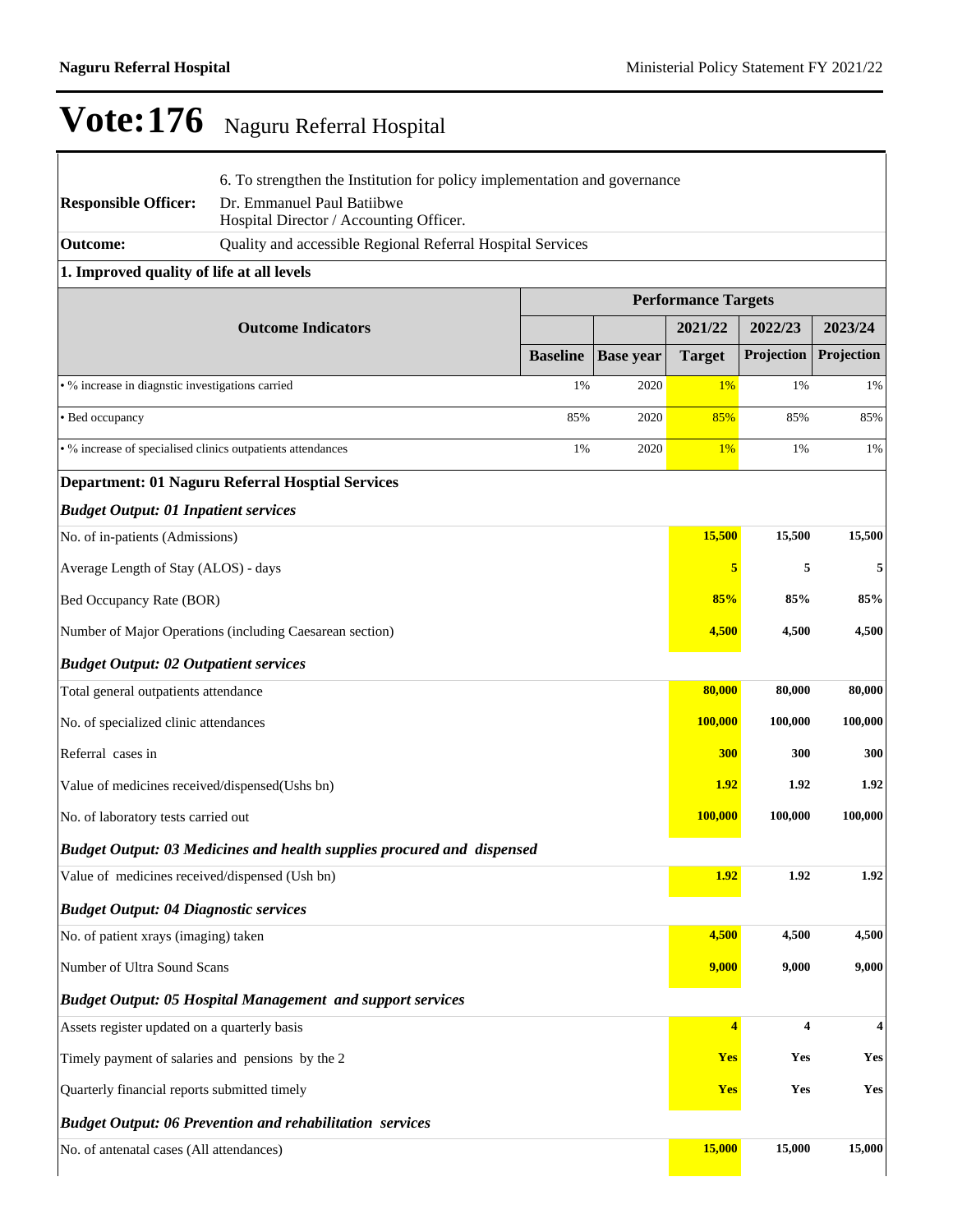| No. of family planning users attended to (New and Old)                | 4,000                | 4,000        | 4,000        |
|-----------------------------------------------------------------------|----------------------|--------------|--------------|
| Percentage of HIV positive pregnant women not on HAART initiated ARVs |                      | 100%         | 100%         |
| <b>Budget Output: 07 Immunisation Services</b>                        |                      |              |              |
| No. of children immunised (All immunizations)                         | 12,000               | 14,000       | 16,000       |
| Department: 02 Naguru Referral Hospital Internal Audit                |                      |              |              |
| <b>Budget Output: 05 Hospital Management and support services</b>     |                      |              |              |
| Assets register updated on a quarterly basis                          | 1                    | 1            | $\mathbf{1}$ |
| Timely payment of salaries and pensions by the 2                      | <b>Yes</b>           | Yes          | Yes          |
| Quarterly financial reports submitted timely                          |                      | Yes          | Yes          |
| Project: 1004 Naguru Rehabilitation Referal Hospital                  |                      |              |              |
| <b>Budget Output: 81 Staff houses construction and rehabilitation</b> |                      |              |              |
| No. of staff houses constructed/rehabilitated                         | $\mathbf{1}$         | $\mathbf{1}$ | 1            |
| Project: 1571 Retooling of National Trauma Centre, Naguru             |                      |              |              |
| <b>Budget Output: 85 Purchase of Medical Equipment</b>                |                      |              |              |
| Value of medical equipment procured (Ush Bn)                          | $\cdot$ <sup>3</sup> | 1            | 1            |

### **IX. Major Capital Investments And Changes In Resource Allocation**

#### **Table 9.1: Major Capital Investment (Capital Purchases outputs over 0.5Billion)**

| FY 2020/21                                                           | FY 2021/22                                         |                                                                                                                                                                                      |
|----------------------------------------------------------------------|----------------------------------------------------|--------------------------------------------------------------------------------------------------------------------------------------------------------------------------------------|
| <b>Appr. Budget and Planned Outputs</b>                              | <b>Expenditures and Achievements by</b><br>end Dec | <b>Proposed Budget and Planned</b><br><b>Outputs</b>                                                                                                                                 |
| Vote 176 Naguru Referral Hospital                                    |                                                    |                                                                                                                                                                                      |
| Sub-SubProgramme: 08 56 Regional Referral Hospital Services          |                                                    |                                                                                                                                                                                      |
| Development Project : 1004 Naguru Rehabilitation Referal Hospital    |                                                    |                                                                                                                                                                                      |
| Budget Output: 08 56 81 Staff houses construction and rehabilitation |                                                    |                                                                                                                                                                                      |
|                                                                      |                                                    | - Construction of 3rd block of staff housing<br>project of 16 units at Kireka Staff residence site.<br>- Storm water drainage channel constructed at<br>Kireka Staff residence site. |
| <b>Total Output Cost(Ushs Thousand)</b><br>$\bf{0}$                  | $\mathbf 0$                                        | 500,000                                                                                                                                                                              |
| Gou Dev't:<br>$\mathbf{0}$                                           | $\Omega$                                           | 500,000                                                                                                                                                                              |
| Ext Fin:<br>$\mathbf{0}$                                             | $\Omega$                                           |                                                                                                                                                                                      |
| $A.I.A$ :<br>0                                                       | $\Omega$                                           |                                                                                                                                                                                      |

### **X. Vote Challenges and Plans To Improve Performance**

#### **Vote Challenges**

1. The hospital is not provided with separate funding for equipment maintenance workshop. It relies on its non-wage allocation which is inadequate.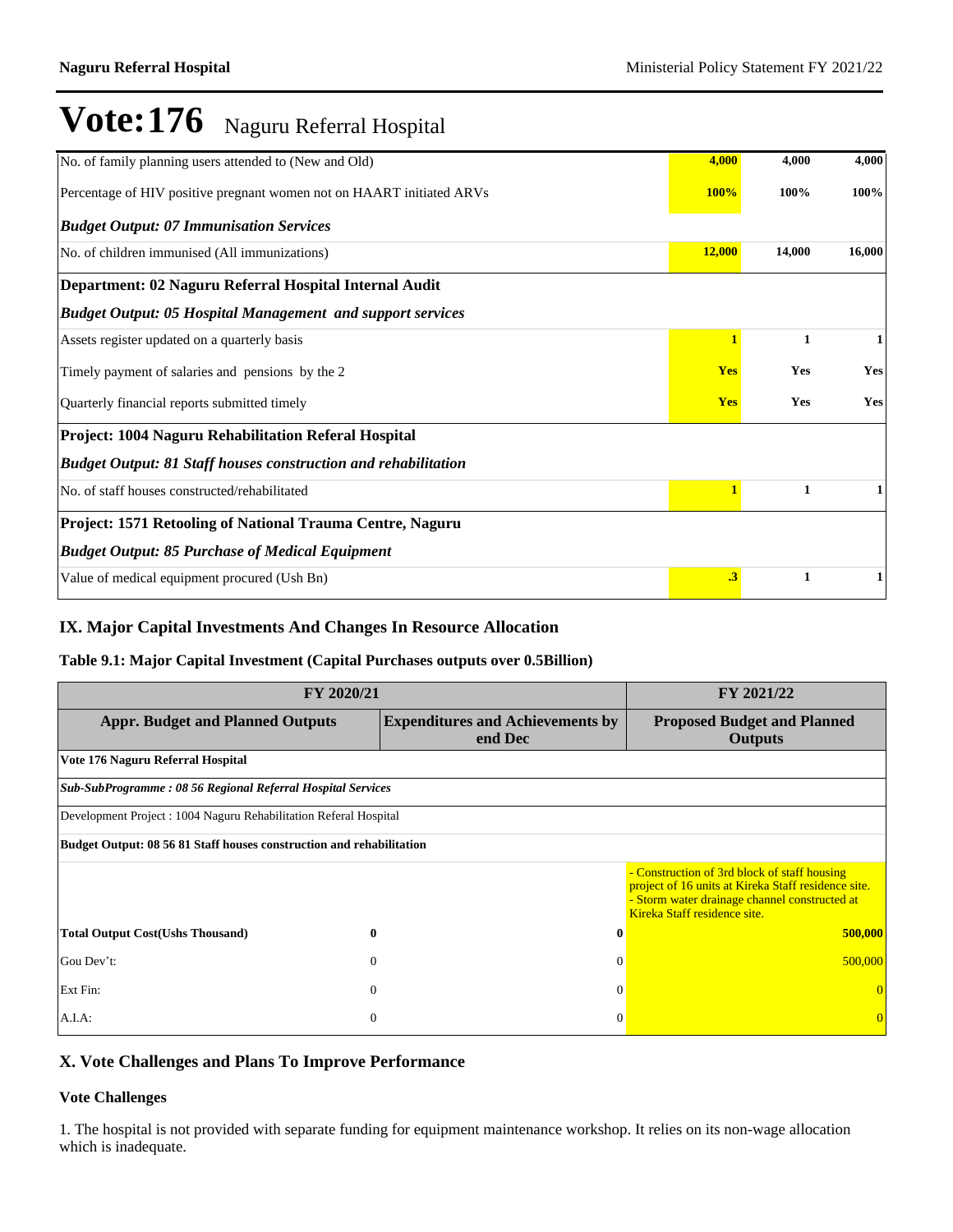2. There is no funding for oxygen plant maintenance costs, its high electricity consumption and cylinder heads, and the costs of production for provision to other health facilities in the region.

3. Cumulative arrears from the consumption of NITA.U, UTL, water and electricity services due to inadequate funding. Frequent water supply shortages from NWSC and Electricity.

4. Inadequate funding for Specialist support supervision in the central region for specialist camps, mentoring and coordination roles.

5. Need for space for Trauma tertiary services. Expansions are required to accommodate Inpatients, Operating Rooms, equipment, and develop matching staff skill Histopathology lab, ENT, Ophthalmology, and High Dependency Unit. Space for epidemics and pandemics such as COVI19. More Staff accommodation in the vicinity is required and a Hospital sound proof from the noisy environment.

6. Shortage of funds to pay the required Pensions and Gratuity requirements.

#### **Plans to improve Vote Performance**

1. Request MOFPED and MoH to consider funding the hospital Maintenance Workshop services.

2. Request MOFED and MoH to provide funds for the maintenance costs for the oxygen plant functionality as well as enforce administrative measures for the effective running of the plant.

3. Utilise alternative methods of utility supply to the hospital to supplement the budget for utilities. Rainwater harvest, solar energy as well as administrative measures to minimize excess consumption of utilities.

4. Lobby for more land for the expansion required for Trauma tertiary services to accommodate more Inpatients, Operation, Emergency and IC rooms.

5. Request for more funds to cover the funding gap for Pension and Gratuity requirements

#### **XI Off Budget Support**

#### **Table 11.1 Off-Budget Support by Project**

| <b>Billion Uganda Shillings</b>                           | $2020/21$ Approved<br><b>Budget</b> | 2021/22 Draft<br><b>Estimates</b> |
|-----------------------------------------------------------|-------------------------------------|-----------------------------------|
| Sub-SubProgramme 0856 Regional Referral Hospital Services | 0.25                                | 1.06                              |
| <b>Recurrent Budget Estimates</b>                         |                                     |                                   |
| 01 Naguru Referral Hosptial Services                      | 0.25                                | 1.06                              |
| $ 420\text{-}Joint (Multi/Basket) Financial$              | 0.00                                | 1.04                              |
| $ 507\text{-}China (PR)$                                  | 0.25                                | 0.00                              |
| $ 678 \text{-} Aids$ Health care Foundation (AHF)         | 0.00                                | 0.02                              |
| <b>Total for Vote</b>                                     | 0.25                                | 1.06                              |

#### **XII. Vote Cross Cutting Policy And Other Budgetary Issues**

#### **Table 12.1: Cross- Cutting Policy Issues**

#### **Issue Type: HIV/AIDS**

| <b>Objective :</b>       | To contribute to the reduction of new HIV infections, and prioritizing the primary prevention<br>efforts and treatment |
|--------------------------|------------------------------------------------------------------------------------------------------------------------|
| <b>Issue of Concern:</b> | There is a gap in prioritizing the Primary prevention efforts at service delivery points.                              |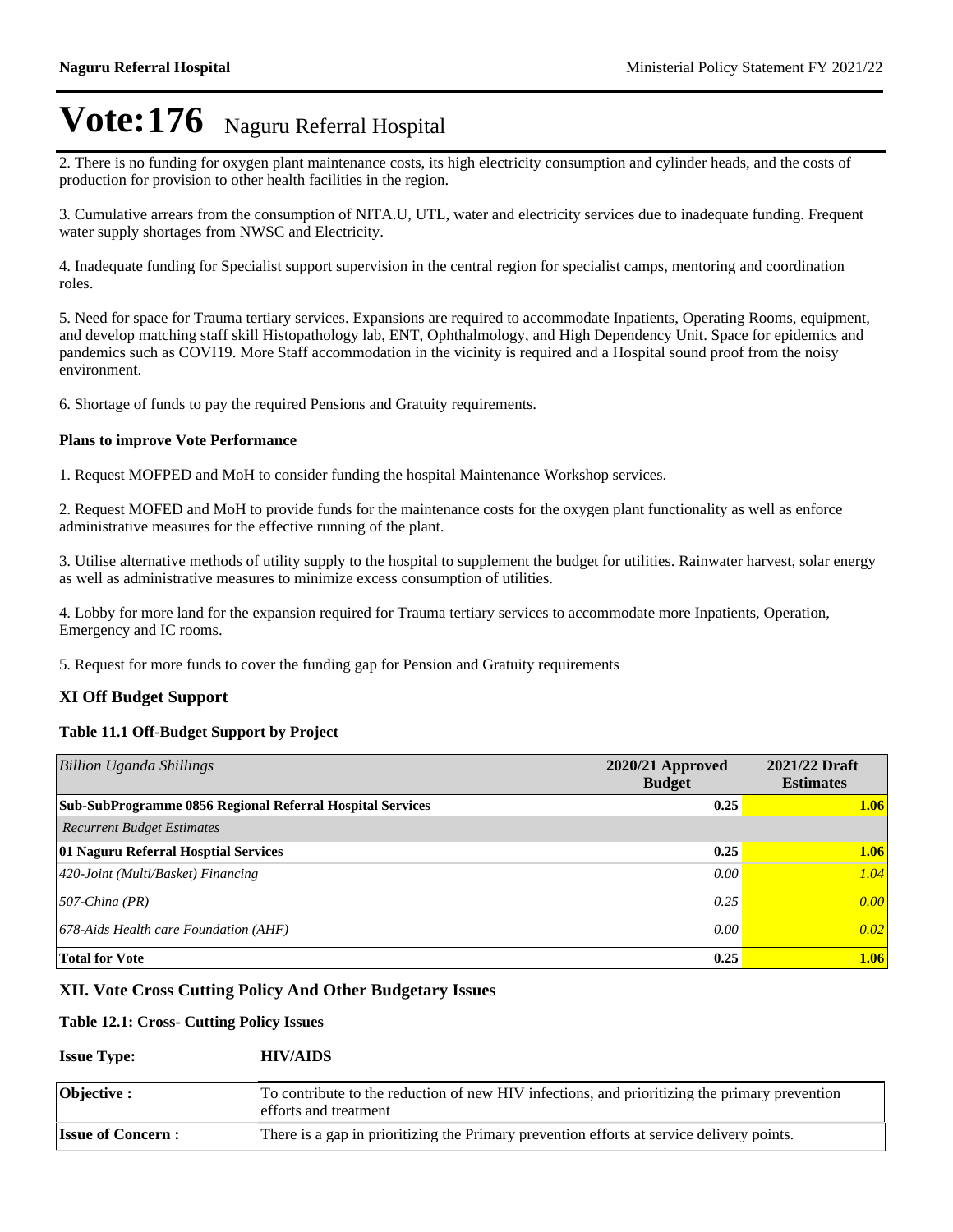| <b>Planned Interventions:</b>       | - HIV primary prevention strategies to be Integrated in all Hospital Service points.<br>- Increase awareness activities of HIV, proven HIV prevention strategies to clients<br>- Promote safe male circumcision services                                  |
|-------------------------------------|-----------------------------------------------------------------------------------------------------------------------------------------------------------------------------------------------------------------------------------------------------------|
| <b>Budget Allocation (Billion):</b> | 0.020                                                                                                                                                                                                                                                     |
| <b>Performance Indicators:</b>      | - No. of hospital services Integrating HIV primary prevention strategies.<br>- No. of strategies in place that are increasing awareness, prevention and treatment of HIV                                                                                  |
| <b>Issue Type:</b>                  | Gender                                                                                                                                                                                                                                                    |
| Objective:                          | To promote a gender perspective in the various fields of hospital activities, procedures and results.                                                                                                                                                     |
| <b>Issue of Concern:</b>            | There is still a gap in having a gender perspective in the hospital service delivery points                                                                                                                                                               |
| <b>Planned Interventions:</b>       | - Integrate all hospital services with needs of Disabled, Elderly, Adolescents, MCH.<br>- Strengthen Gender Based Violence (GBV) services<br>- Integrate Gender regulations in hospital standard operating procedures                                     |
| <b>Budget Allocation (Billion):</b> | 0.020                                                                                                                                                                                                                                                     |
| <b>Performance Indicators:</b>      | - % increase in GBV services<br>- Gender standard operating procedures implemented in Hospital services                                                                                                                                                   |
| <b>Issue Type:</b>                  | <b>Enviroment</b>                                                                                                                                                                                                                                         |
| Objective:                          | To disinfect the air surrounding from infectious disease conditions, waste management and<br>trimming compound.                                                                                                                                           |
| <b>Issue of Concern:</b>            | Presence of infectious air surrounding from infectious disease conditions, poor waste management<br>and delays in trimming compound which is risk of harm to patients and health workers                                                                  |
| <b>Planned Interventions:</b>       | - Strategies for safe hospital environment i.e. disinfect air, proper waste management and disposal,<br>proper water and sewage flow, clean compound and buildings.<br>- Awareness to health workers on avoiding environment hazard activity at workplace |
| <b>Budget Allocation (Billion):</b> | 0.020                                                                                                                                                                                                                                                     |
| <b>Performance Indicators:</b>      | - SOPs for waste management implemented<br>- Grass cut, and clean compound and buildings                                                                                                                                                                  |

## **XIII. Personnel Information**

## **Table 13.1 Staff Establishment Analysis**

| <b>Title</b>                                     | <b>Salary Scale</b> | <b>Number Of Approved Positions</b> | <b>Number Of Filled Positions</b> |
|--------------------------------------------------|---------------------|-------------------------------------|-----------------------------------|
| Consultant (Anaesthesia)                         | U1SE                |                                     | $\vert$ 0                         |
| Consultant (ENT)                                 | U1SE                |                                     | 0                                 |
| MOSG (ENT)                                       | U2(SC)              |                                     | $\left($                          |
| Medical Officer Special Grade<br>(Public Health) | $U2(Med-1)$         |                                     | $\vert$ 0                         |
| <b>SEN PRINCIPAL NURSING</b><br><b>OFFICER</b>   | $U2(Med-2)$         |                                     | $\vert$ 0                         |
| Medical Officer Special Grade<br>(Opthamology)   | U2U                 |                                     | $\vert$ 0                         |
| Medical Officer Special Grade<br>(Psychiatry)    | U2U                 |                                     | 0                                 |
| PRINCIPAL CLINICAL OFFICER U3(Med-2)             |                     |                                     | $\theta$                          |
| <b>SENIOR.NUTRITIONIST</b>                       | $U3(Med-2)$         |                                     | $\theta$                          |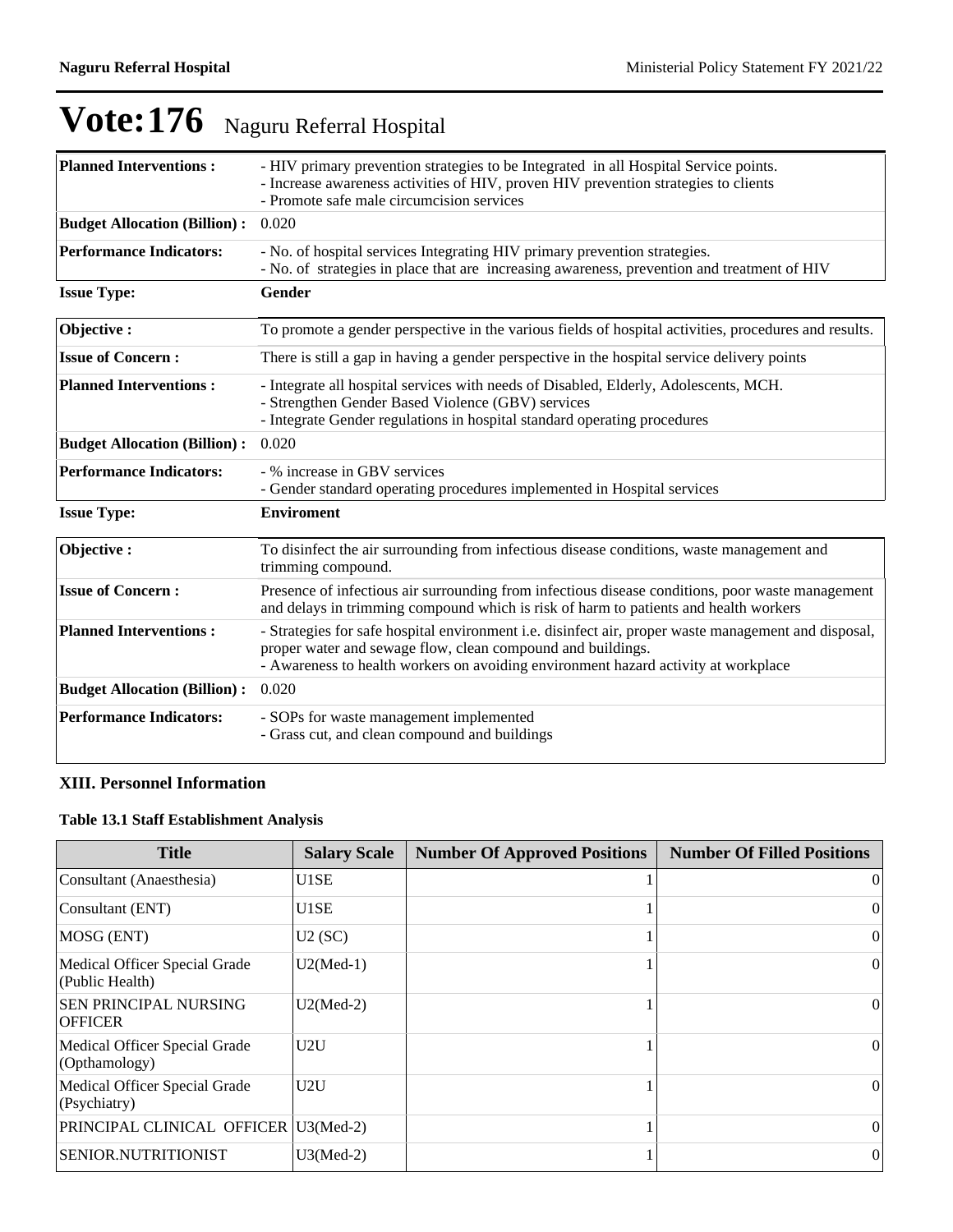| <b>Senior Nutritionist</b>                      | U3(SC)           |                | $\boldsymbol{0}$ |
|-------------------------------------------------|------------------|----------------|------------------|
| Senior Records Officer                          | U3L              |                | $\overline{0}$   |
| <b>MEDICAL OFFICER</b>                          | U4 (Med-1)       | 10             | 8                |
| Senior Ophthalmic Officer                       | U4(SC)           | $\overline{2}$ | $\mathbf{1}$     |
| <b>SENIOR LABARATORY</b><br><b>TECHNOLOGIST</b> | $U4(Med-2)$      | $\overline{2}$ | $\mathbf{1}$     |
| <b>SENIOR NURSING OFFICER</b>                   | $U4(Med-2)$      | 15             | 14               |
| HOSPITAL ADMINISTRATOR                          | U4L              |                | $\boldsymbol{0}$ |
| Security Officer                                | U4L              |                | $\boldsymbol{0}$ |
| <b>INTERNAL AUDITOR</b>                         | U4U              |                | $\boldsymbol{0}$ |
| Senior Occupational Therapist                   | U4U              | $\overline{c}$ | 1                |
| <b>DISPENSER</b>                                | U5(SC)           | Δ              | 3                |
| Nursing Officer (Nursing)                       | U5(SC)           | 20             | 19               |
| <b>ASSISTANT RECORDS OFFICER</b>                | U5L              |                | $\Omega$         |
| Office Supervisor                               | U <sub>5</sub> L | 1              | $\boldsymbol{0}$ |
| STENOGRAPHER SECRETARY                          | U5L              |                | $\mathbf{0}$     |
| <b>SENIOR ASSISTANT</b><br><b>ACCOUNTANT</b>    | U5U              | $\overline{2}$ | $\mathbf{1}$     |
| Office Typist                                   | U <sub>6</sub> L | $\overline{2}$ | $\mathbf{1}$     |
| Pool stenographer                               | U <sub>6</sub> L | $\overline{2}$ | $\mathbf{0}$     |
| ASSISTANT ACCOUNTANT                            | U6U              | 3              | $\overline{2}$   |
| Engineering Assistant                           | U6U              |                | $\boldsymbol{0}$ |
| <b>ENROLLED NURSES</b>                          | U7(Med)          | 40             | 37               |
| <b>ASKARI</b>                                   | U8L              | 10             | 9                |
| <b>PULMBER</b>                                  | U8L              |                | $\boldsymbol{0}$ |
| <b>DRIVER</b>                                   | U8U              | 5              | 1                |
| Consultant (Radiology)                          | US1E             |                | $\boldsymbol{0}$ |

### **Table 13.2 Staff Recruitment Plan**

| Post Title                                 | Salalry<br>Scale | No. Of<br>Approved<br>Posts | No Of<br><b>Filled Posts</b> | Vacant<br>Posts | No. of Posts<br>Cleared for<br>Filling<br>FY2021/22 | Gross Salary<br>Per Month<br>(UGX) | <b>Total Annual</b><br>Salary<br>(UGX) |
|--------------------------------------------|------------------|-----------------------------|------------------------------|-----------------|-----------------------------------------------------|------------------------------------|----------------------------------------|
| <b>ASKARI</b>                              | U8L              | 10                          |                              |                 |                                                     | 213,832                            | 2,565,984                              |
| ASSISTANT ACCOUNTANT                       | U6U              | 3                           |                              |                 |                                                     | 436,677                            | 5,240,124                              |
| <b>ASSISTANT RECORDS</b><br><b>OFFICER</b> | U5L              |                             |                              |                 |                                                     | 479,759                            | 5,757,108                              |
| Consultant (Anaesthesia)                   | U1SE             |                             |                              |                 |                                                     | 4,200,000                          | 50,400,000                             |
| Consultant (ENT)                           | U1SE             |                             |                              |                 |                                                     | 4.200,000                          | 50,400,000                             |
| Consultant (Radiology)                     | US1E             |                             | $\Omega$                     |                 |                                                     | 4,200,000                          | 50,400,000                             |
| <b>DISPENSER</b>                           | U5(SC)           | 4                           |                              |                 |                                                     | 1,200,000                          | 14,400,000                             |